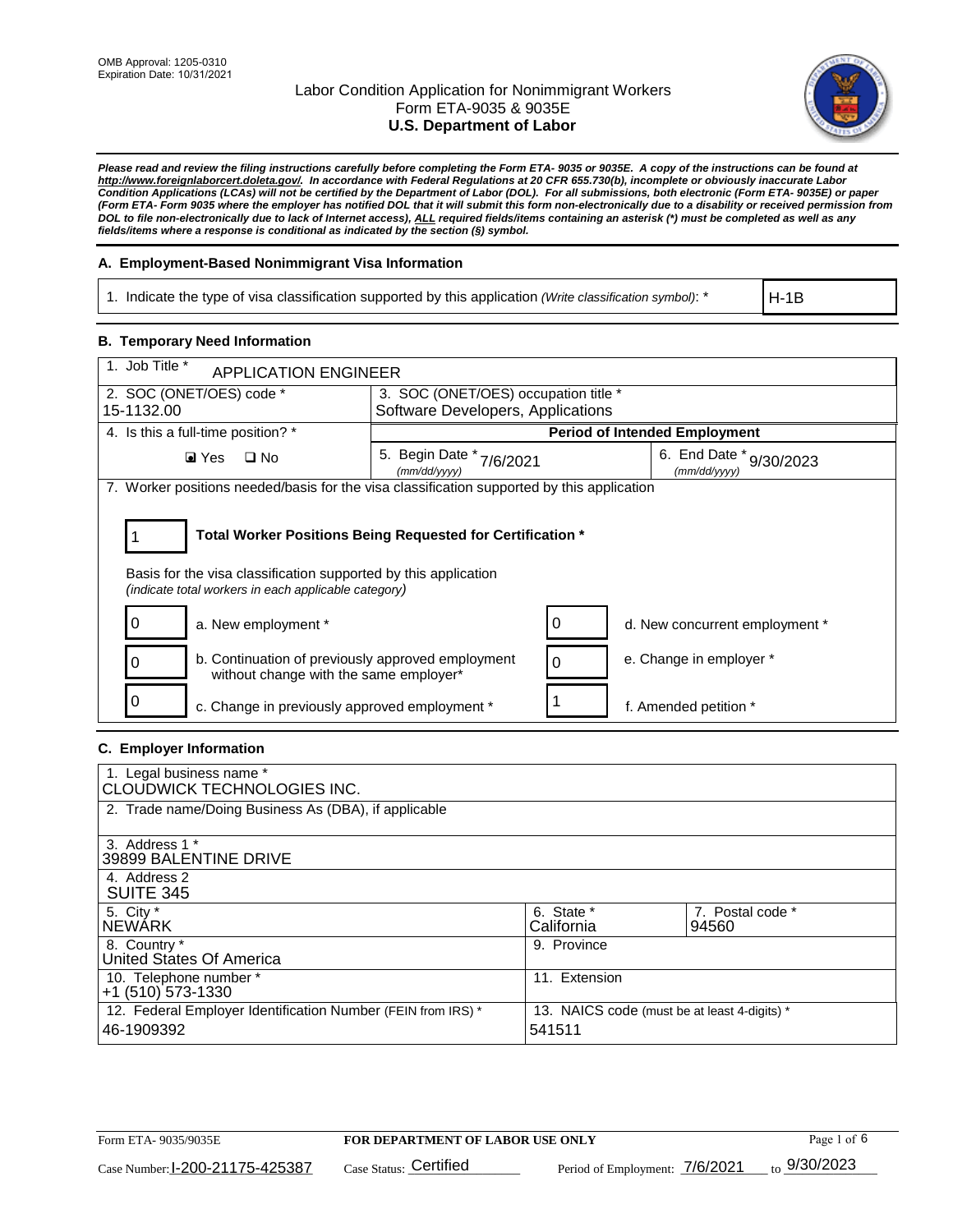

### **D. Employer Point of Contact Information**

**Important Note**: The information contained in this Section must be that of an employee of the employer who is authorized to act on behalf of the employer in labor certification matters. The information in this Section must be different from the agent or attorney information listed in Section E, unless the attorney is an employee of the employer.

| 1. Contact's last (family) name *                   | 2. First (given) name * |                          | 3. Middle name(s)         |
|-----------------------------------------------------|-------------------------|--------------------------|---------------------------|
| <b>CHHABRA</b>                                      | <b>MANINDER</b>         |                          | <b>SINGH</b>              |
| 4. Contact's job title *<br>CHIEF EXECUTIVE OFFICER |                         |                          |                           |
| 5. Address 1 *<br>39899 BALENTINE DRIVE             |                         |                          |                           |
| 6. Address 2<br><b>SUITE 345</b>                    |                         |                          |                           |
| 7. City *<br><b>NEWÁRK</b>                          |                         | 8. State *<br>California | 9. Postal code *<br>94560 |
| 10. Country *<br>United States Of America           |                         | 11. Province             |                           |
| 12. Telephone number *                              | Extension<br>13.        | 14. E-Mail address       |                           |
| +1 (510) 573-1330                                   |                         | MANI@CLOUDWICK.COM       |                           |

## **E. Attorney or Agent Information (If applicable)**

**Important Note**: The employer authorizes the attorney or agent identified in this section to act on its behalf in connection with the filing of this application.

| 1. Is the employer represented by an attorney or agent in the filing of this application? *<br>If "Yes," complete the remainder of Section E below. | $\blacksquare$ Yes<br>$\square$ No |                                            |                              |                                                      |
|-----------------------------------------------------------------------------------------------------------------------------------------------------|------------------------------------|--------------------------------------------|------------------------------|------------------------------------------------------|
| 2. Attorney or Agent's last (family) name §                                                                                                         | 3. First (given) name §            |                                            |                              | 4. Middle name(s)                                    |
| AHLUWALIA                                                                                                                                           | <b>INDERJIT</b>                    |                                            | <b>SINGH</b>                 |                                                      |
| 5. Address 1 §<br>1871 THE ALAMEDA                                                                                                                  |                                    |                                            |                              |                                                      |
| 6. Address 2<br><b>SUITE 333</b>                                                                                                                    |                                    |                                            |                              |                                                      |
| 7. City §<br>SAN JOSE                                                                                                                               |                                    | 8. State §<br>California                   | 95126                        | 9. Postal code §                                     |
| 10. Country §<br><b>United States Of America</b>                                                                                                    |                                    | 11. Province                               |                              |                                                      |
| 12. Telephone number §                                                                                                                              | 13. Extension                      | 14. E-Mail address                         |                              |                                                      |
| +1 (408) 981-7696                                                                                                                                   |                                    |                                            | INDER@AHLUWALIA-FIRM.COM     |                                                      |
| 15. Law firm/Business name §                                                                                                                        |                                    |                                            | 16. Law firm/Business FEIN § |                                                      |
| THE AHLUWALIA FIRM                                                                                                                                  |                                    |                                            | 26-2910905                   |                                                      |
| 17. State Bar number (only if attorney) §                                                                                                           |                                    |                                            |                              | 18. State of highest court where attorney is in good |
| 26168                                                                                                                                               |                                    | standing (only if attorney) §<br>Tennessee |                              |                                                      |
| 19. Name of the highest State court where attorney is in good standing (only if attorney) §                                                         |                                    |                                            |                              |                                                      |
| TENNESSEE SUPREME COURT                                                                                                                             |                                    |                                            |                              |                                                      |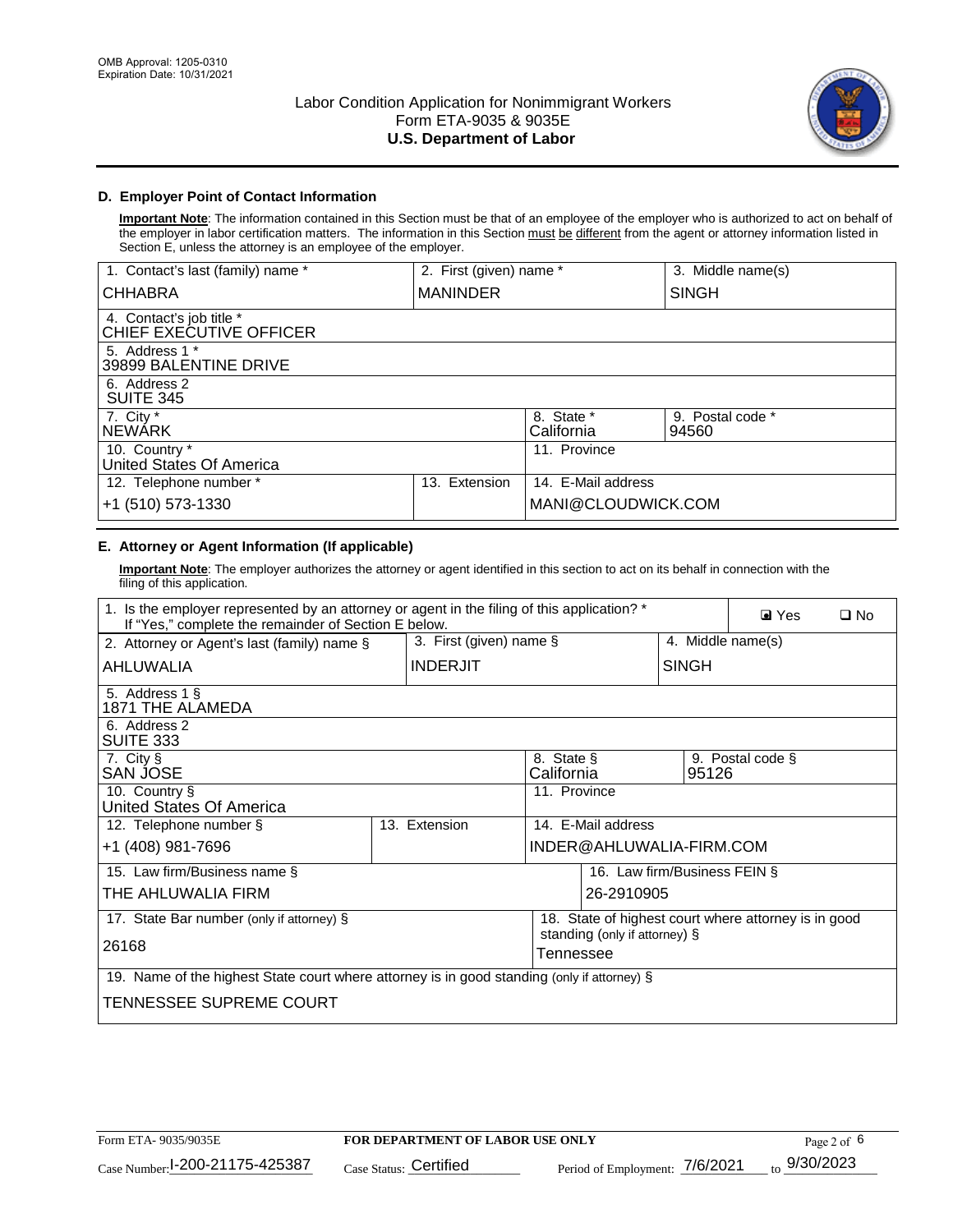

#### **F. Employment and Wage Information**

**Important Note**: The employer must define the intended place(s) of employment with as much geographic specificity as possible. Each intended place(s) of employment listed below must be the worksite or physical location where the work will actually be performed and cannot be a P.O. Box. The employer must identify all intended places of employment, including those of short duration, on the LCA. 20 CFR 655.730(c)(5). If the employer is submitting this form non-electronically and the work is expected to be performed in more than one location, an attachment must be submitted in order to complete this section. An employer has the option to use either a single Form ETA-9035/9035E or multiple forms to disclose all intended places of employment. If the employer has more than ten (10) intended places of employment at the time of filing this application, the employer must file as many additional LCAs as are necessary to list all intended places of employment. See the form instructions for further information about identifying all intended places of employment.

#### a.*Place of Employment Information* 1

| 1. Enter the estimated number of workers that will perform work at this place of employment under<br>the LCA.*                 | 1                                                                                                         |  |  |  |  |
|--------------------------------------------------------------------------------------------------------------------------------|-----------------------------------------------------------------------------------------------------------|--|--|--|--|
| 2. Indicate whether the worker(s) subject to this LCA will be placed with a secondary entity at this<br>place of employment. * | $\blacksquare$ Yes<br>$\square$ No                                                                        |  |  |  |  |
| 3. If "Yes" to question 2, provide the legal business name of the secondary entity. §                                          |                                                                                                           |  |  |  |  |
| NIKE, INC.                                                                                                                     |                                                                                                           |  |  |  |  |
| 4. Address 1 *<br>20510 NW EVERGREEN PARKWAY                                                                                   |                                                                                                           |  |  |  |  |
| 5. Address 2                                                                                                                   |                                                                                                           |  |  |  |  |
| 6. City $*$<br><b>HILLSBORO</b>                                                                                                | 7. County *<br>Washington                                                                                 |  |  |  |  |
| 8. State/District/Territory *<br>Oregon                                                                                        | 9. Postal code *<br>97124                                                                                 |  |  |  |  |
| 10. Wage Rate Paid to Nonimmigrant Workers *                                                                                   | 10a. Per: (Choose only one)*                                                                              |  |  |  |  |
| From $\frac{1}{5}$ 125424 00 To: $\frac{1}{5}$ 140000 0                                                                        | □ Hour □ Week □ Bi-Weekly □ Month ⊠ Year                                                                  |  |  |  |  |
| 11. Prevailing Wage Rate *                                                                                                     | 11a. Per: (Choose only one)*                                                                              |  |  |  |  |
| 125424 00<br>$\mathbf S$                                                                                                       | □ Hour □ Week □ Bi-Weekly □ Month El Year                                                                 |  |  |  |  |
| Questions 12-14. Identify the source used for the prevailing wage (PW) (check and fully complete only one): *                  |                                                                                                           |  |  |  |  |
| 12.                                                                                                                            | a. PWD tracking number §<br>A Prevailing Wage Determination (PWD) issued by the Department of Labor       |  |  |  |  |
| $\frac{13}{12}$<br>A PW obtained independently from the Occupational Employment Statistics (OES) Program                       |                                                                                                           |  |  |  |  |
| a. Wage Level (check one): §                                                                                                   | b. Source Year §                                                                                          |  |  |  |  |
| $\mathbf{X}$ IV<br>□⊪<br>$\square$ $\square$<br>$\Box$ N/A<br>□⊥                                                               | 7/1/2020 - 6/30/2021                                                                                      |  |  |  |  |
| $\frac{14}{1}$                                                                                                                 | A PW obtained using another legitimate source (other than OES) or an independent authoritative source     |  |  |  |  |
| a. Source Type (check one): §<br>b. Source Year §                                                                              |                                                                                                           |  |  |  |  |
|                                                                                                                                | $\Box$ CBA<br>$\Box$ DBA<br>$\square$ SCA<br>$\Box$ Other/ PW Survey                                      |  |  |  |  |
|                                                                                                                                | c. If responded "Other/ PW Survey" in question 14.a, enter the name of the survey producer or publisher § |  |  |  |  |
|                                                                                                                                |                                                                                                           |  |  |  |  |
|                                                                                                                                | d. If responded "Other/ PW Survey" in question 14.a, enter the title or name of the PW survey §           |  |  |  |  |
|                                                                                                                                |                                                                                                           |  |  |  |  |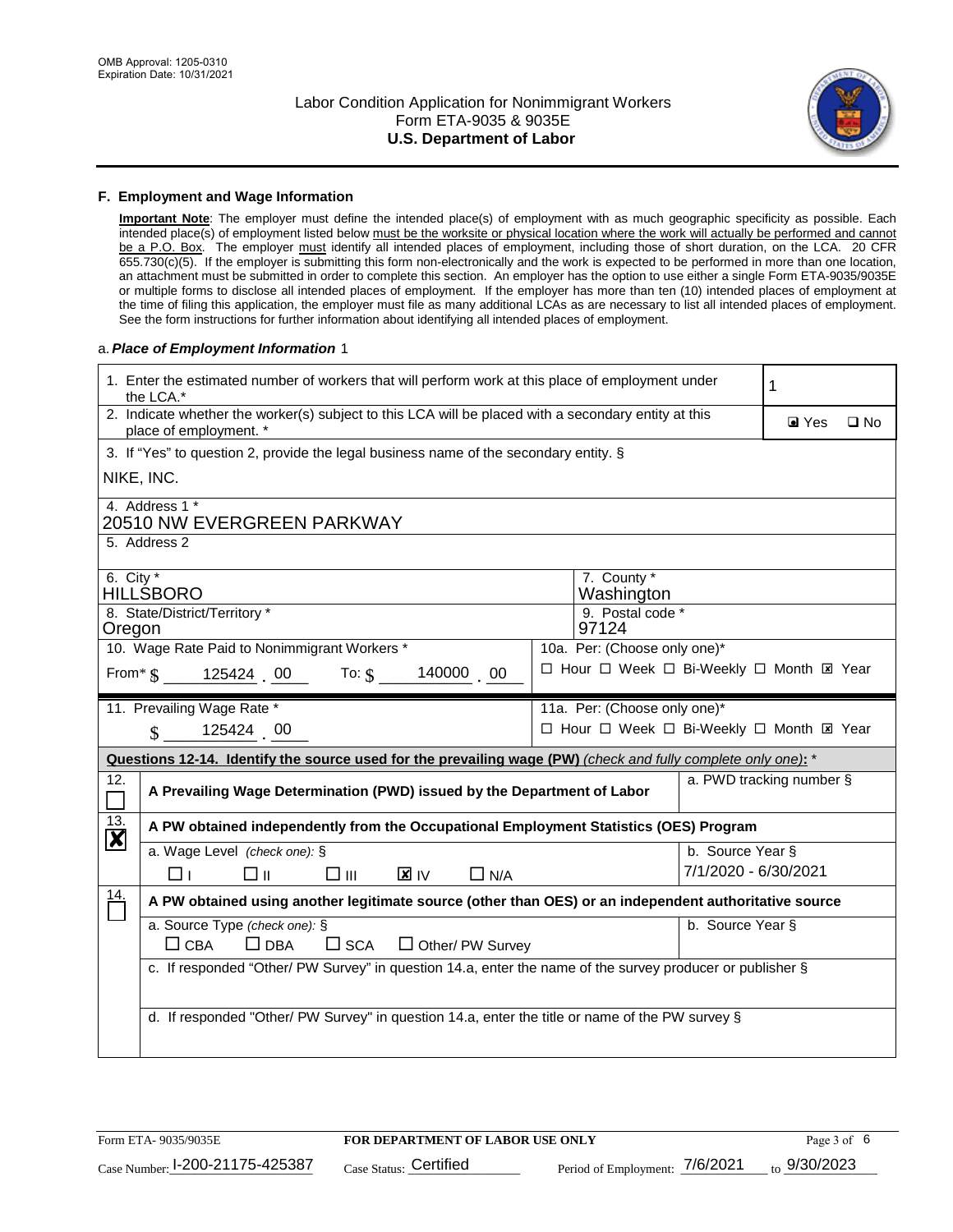

### **G. Employer Labor Condition Statements**

! *Important Note:* In order for your application to be processed, you MUST read Section G of the Form ETA-9035CP - General Instructions for the 9035 & 9035E under the heading "Employer Labor Condition Statements" and agree to all four (4) labor condition statements summarized below:

- (1) **Wages:** The employer shall pay nonimmigrant workers at least the prevailing wage or the employer's actual wage, whichever is higher, and pay for non-productive time. The employer shall offer nonimmigrant workers benefits and eligibility for benefits provided as compensation for services on the same basis as the employer offers to U.S. workers. The employer shall not make deductions to recoup a business expense(s) of the employer including attorney fees and other costs connected to the performance of H-1B, H-1B1, or E-3 program functions which are required to be performed by the employer. This includes expenses related to the preparation and filing of this LCA and related visa petition information. 20 CFR 655.731;
- (2) **Working Conditions:** The employer shall provide working conditions for nonimmigrants which will not adversely affect the working conditions of workers similarly employed. The employer's obligation regarding working conditions shall extend for the duration of the validity period of the certified LCA or the period during which the worker(s) working pursuant to this LCA is employed by the employer, whichever is longer. 20 CFR 655.732;
- (3) **Strike, Lockout, or Work Stoppage:** At the time of filing this LCA, the employer is not involved in a strike, lockout, or work stoppage in the course of a labor dispute in the occupational classification in the area(s) of intended employment. The employer will notify the Department of Labor within 3 days of the occurrence of a strike or lockout in the occupation, and in that event the LCA will not be used to support a petition filing with the U.S. Citizenship and Immigration Services (USCIS) until the DOL Employment and Training Administration (ETA) determines that the strike or lockout has ended. 20 CFR 655.733; and
- (4) **Notice:** Notice of the LCA filing was provided no more than 30 days before the filing of this LCA or will be provided on the day this LCA is filed to the bargaining representative in the occupation and area of intended employment, or if there is no bargaining representative, to workers in the occupation at the place(s) of employment either by electronic or physical posting. This notice was or will be posted for a total period of 10 days, except that if employees are provided individual direct notice by e-mail, notification need only be given once. A copy of the notice documentation will be maintained in the employer's public access file. A copy of this LCA will be provided to each nonimmigrant worker employed pursuant to the LCA. The employer shall, no later than the date the worker(s) report to work at the place(s) of employment, provide a signed copy of the certified LCA to the worker(s) working pursuant to this LCA. 20 CFR 655.734.

1. **I have read and agree to** Labor Condition Statements 1, 2, 3, and 4 above and as fully explained in Section G of the Form ETA-9035CP – General Instructions for the 9035 & 9035E and the Department's regulations at 20 CFR 655 Subpart H. \*

**O** Yes **D** No

### **H. Additional Employer Labor Condition Statements –H-1B Employers ONLY**

!**Important Note***:* In order for your H-1B application to be processed, you MUST read Section H – Subsection 1 of the Form ETA 9035CP – General Instructions for the 9035 & 9035E under the heading "Additional Employer Labor Condition Statements" and answer the questions below.

#### *a. Subsection 1*

| 1. At the time of filing this LCA, is the employer H-1B dependent? §                                                                                                                                                                                                   |  | <b>ZI</b> Yes  | □ No         |                    |
|------------------------------------------------------------------------------------------------------------------------------------------------------------------------------------------------------------------------------------------------------------------------|--|----------------|--------------|--------------------|
| 2. At the time of filing this LCA, is the employer a willful violator? $\S$                                                                                                                                                                                            |  | $\Box$ Yes     | <b>E</b> INo |                    |
| 3. If "Yes" is marked in questions H.1 and/or H.2, you must answer "Yes" or "No" regarding<br>whether the employer will use this application ONLY to support H-1B petitions or extensions of<br>status for exempt H-1B nonimmigrant workers? §                         |  | <b>Z</b> I Yes | $\Box$ No    |                    |
| 4. If "Yes" is marked in question H.3, identify the statutory basis for the<br>$\Box$ \$60,000 or higher annual wage<br>exemption of the H-1B nonimmigrant workers associated with this<br>□ Master's Degree or higher in related specialty<br><b>⊠</b> Both<br>LCA. § |  |                |              |                    |
| H-1B Dependent or Willful Violator Employers -Master's Degree or Higher Exemptions ONLY                                                                                                                                                                                |  |                |              |                    |
| 5. Indicate whether a completed Appendix A is attached to this LCA covering any H-1B<br>nonimmigrant worker for whom the statutory exemption will be based <b>ONLY</b> on attainment of a<br>Master's Degree or higher in related specialty. §                         |  | $\Box$ Yes     | ⊡ No         | $\blacksquare$ N/A |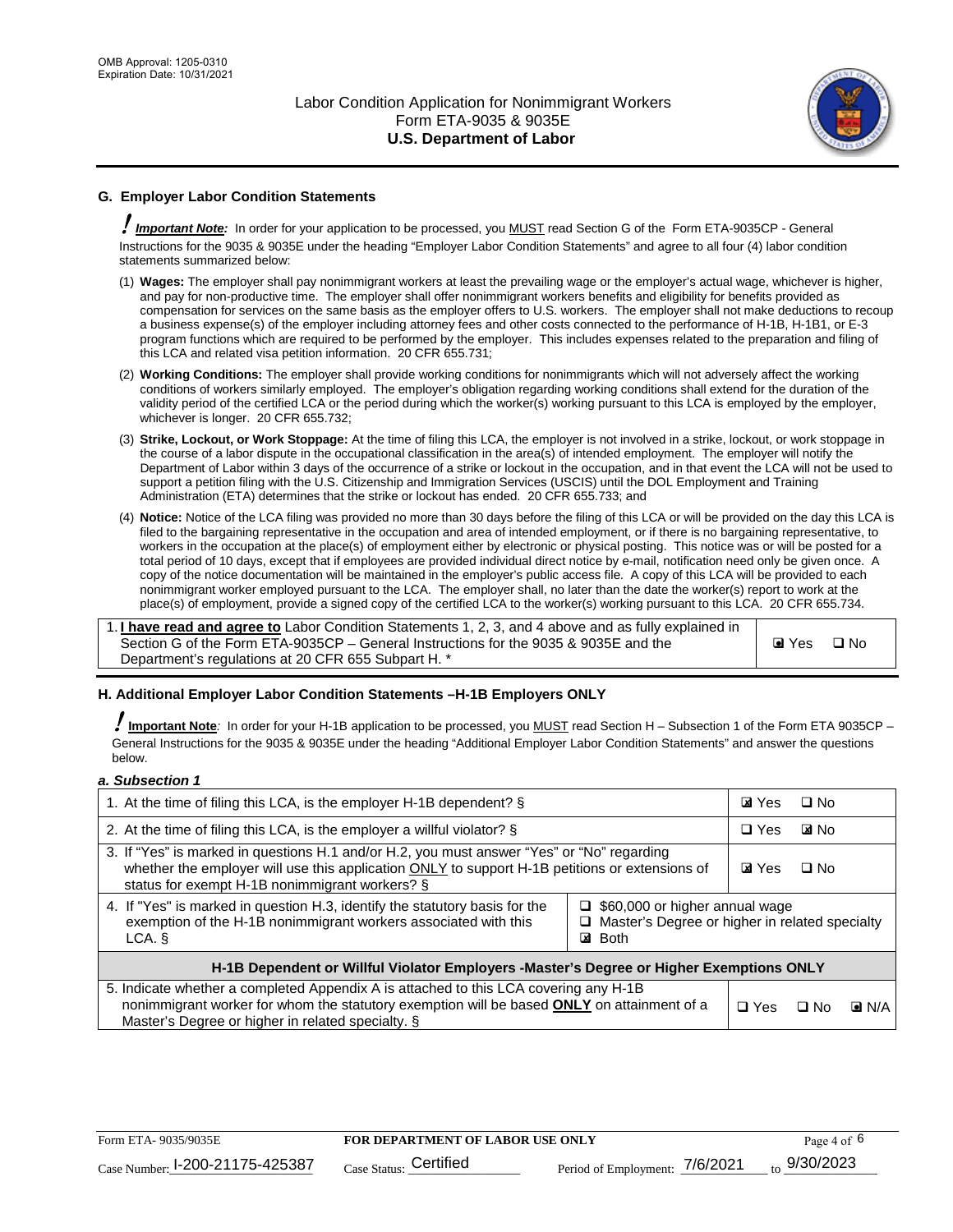

**If you marked "Yes" to questions H.a.1 (H-1B dependent) and/or H.a.2 (H-1B willful violator) and "No" to question H.a.3 (exempt H-1B nonimmigrant workers), you MUST read Section H – Subsection 2 of the Form ETA 9035CP – General Instructions for the 9035 & 9035E under the heading "Additional Employer Labor Condition Statements" and indicate your agreement to all three (3) additional statements summarized below.**

#### *b. Subsection 2*

- A. **Displacement:** An H-1B dependent or willful violator employer is prohibited from displacing a U.S. worker in its own workforce within the period beginning 90 days before and ending 90 days after the date of filing of the visa petition. 20 CFR 655.738(c);
- B. **Secondary Displacement:** An H-1B dependent or willful violator employer is prohibited from placing an H-1B nonimmigrant worker(s) with another/secondary employer where there are indicia of an employment relationship between the nonimmigrant worker(s) and that other/secondary employer (thus possibly affecting the jobs of U.S. workers employed by that other employer), unless and until the employer subject to this LCA makes the inquiries and/or receives the information set forth in 20 CFR 655.738(d)(5) concerning that other/secondary employer's displacement of similarly employed U.S. workers in its workforce within the period beginning 90 days before and ending 90 days after the date of such placement. 20 CFR 655.738(d). Even if the required inquiry of the secondary employer is made, the H-1B dependent or willful violator employer will be subject to a finding of a violation of the secondary displacement prohibition if the secondary employer, in fact, displaces any U.S. worker(s) during the applicable time period; and
- C. **Recruitment and Hiring:** Prior to filing this LCA or any petition or request for extension of status for nonimmigrant worker(s) supported by this LCA, the H-1B dependent or willful violator employer must take good faith steps to recruit U.S. workers for the job(s) using procedures that meet industry-wide standards and offer compensation that is at least as great as the required wage to be paid to the nonimmigrant worker(s) pursuant to 20 CFR 655.731(a). The employer must offer the job(s) to any U.S. worker who applies and is equally or better qualified for the job than the nonimmigrant worker. 20 CFR 655.739.

| 6. I have read and agree to Additional Employer Labor Condition Statements A, B, and C above and |       |      |
|--------------------------------------------------------------------------------------------------|-------|------|
| as fully explained in Section $H -$ Subsections 1 and 2 of the Form ETA 9035CP $-$ General       | □ Yes | ⊡ No |
| Instructions for the 9035 & 9035E and the Department's regulations at 20 CFR 655 Subpart H. §    |       |      |

### **I. Public Disclosure Information**

! **Important Note***:* You must select one or both of the options listed in this Section.

| 1. Public disclosure information in the United States will be kept at: * |  |
|--------------------------------------------------------------------------|--|
|                                                                          |  |

 Employer's principal place of business ✘ □ Place of employment

### **J. Notice of Obligations**

A. Upon receipt of the certified LCA, the employer must take the following actions:

- o Print and sign a hard copy of the LCA if filing electronically (20 CFR 655.730(c)(3));<br>
Maintain the original signed and certified LCA in the employer's files (20 CFR 655.7
- Maintain the original signed and certified LCA in the employer's files (20 CFR 655.705(c)(2); 20 CFR 655.730(c)(3); and 20 CFR 655.760); and
- o Make a copy of the LCA, as well as necessary supporting documentation required by the Department of Labor regulations, available for public examination in a public access file at the employer's principal place of business in the U.S. or at the place of employment within one working day after the date on which the LCA is filed with the Department of Labor (20 CFR 655.705(c)(2) and 20 CFR 655.760).
- B. The employer must develop sufficient documentation to meet its burden of proof with respect to the validity of the statements made in its LCA and the accuracy of information provided, in the event that such statement or information is challenged (20 CFR 655.705(c)(5) and 20 CFR 655.700(d)(4)(iv)).
- C. The employer must make this LCA, supporting documentation, and other records available to officials of the Department of Labor upon request during any investigation under the Immigration and Nationality Act (20 CFR 655.760 and 20 CFR Subpart I).

*I declare under penalty of perjury that I have read and reviewed this application and that to the best of my knowledge, the*  information contained therein is true and accurate. I understand that to knowingly furnish materially false information in the *preparation of this form and any supplement thereto or to aid, abet, or counsel another to do so is a federal offense punishable by fines, imprisonment, or both (18 U.S.C. 2, 1001,1546,1621).*

| 1. Last (family) name of hiring or designated official *<br>I CHHABRA | 2. First (given) name of hiring or designated official *<br><b>MANINDER</b> |                  | 3. Middle initial § |
|-----------------------------------------------------------------------|-----------------------------------------------------------------------------|------------------|---------------------|
| 4. Hiring or designated official title *<br>CHIEF EXECUTIVE OFFICER   |                                                                             |                  |                     |
| 5. Signature *                                                        |                                                                             | 6. Date signed * |                     |

| Form ETA-9035/9035E             | <b>FOR DEPARTMENT OF LABOR USE ONLY</b> |                                | Page 5 of 6              |
|---------------------------------|-----------------------------------------|--------------------------------|--------------------------|
| Case Number: 1-200-21175-425387 | $_{\text{Case Status:}}$ Certified      | Period of Employment: 7/6/2021 | $_{\text{to}}$ 9/30/2023 |